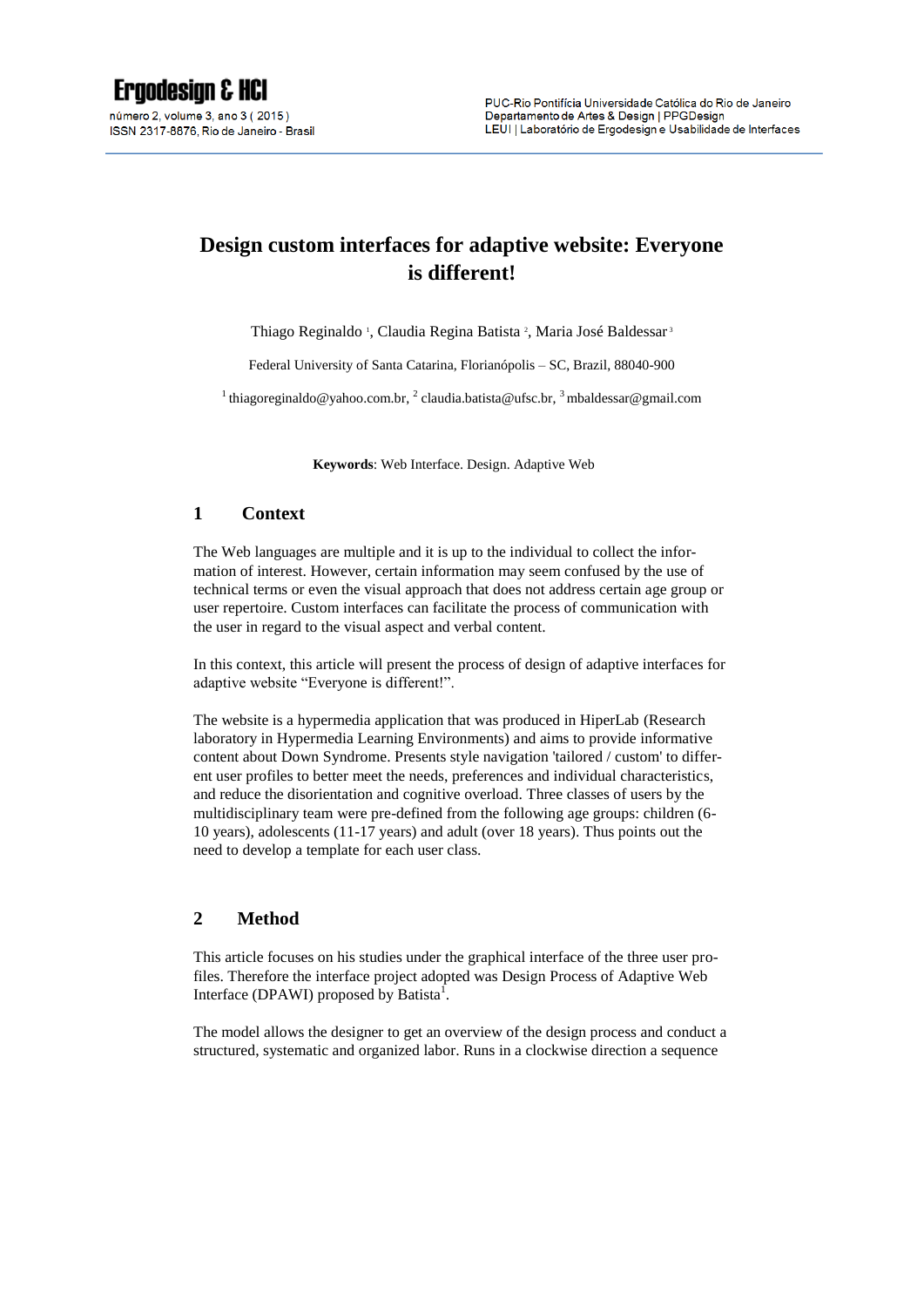of steps, starting with the analysis followed by other stages: concept, development, prototype and test.

The following items explain the steps taken in the process of design of interfaces. They were replicated in the interface definition for each profile type (child, teen and adult).

# **3 Results**

The development of three different interfaces was taken the same steps as are described briefly below.

#### *3.1. Analysis step*

The first step in this project was to analyze all documents and user models, the field of information architecture and adaptation rules that had been developed so far, in order to understand the system's logic. As they were identified and understood the website's requirements began the development of Interface guided by DPAWI.

At this stage also held benchmarking sites related to Down Syndrome, health and more accessible to each profile sites (child, teen and adult) based on research done by statistical centers.

#### *3.2. Concept step*

After understanding how it was structured adaptive web were listed according to the requirements of the card user profile interface and idealized the interface. To this was structured semantic panel words attributed to the development of the concept.

#### *3.3. Development stage*

Here benchmarking done in the research and analysis phase was used to help compose and make the visual treatment of the interface. From it was structured a panel of images for each type of user profile. A panel with the following interface elements was built: the color palette, fonts, icons, buttons and textures.

The development of interfaces for adaptive website "Everyone is different!" was considered three classes of users: children (6-10 years); teen (11-17 years) and adult (over 18 years). The presentation was made possible through the method and technique of adapting the presentation "Layout variants" with characteristics consistent with each user class. In the interface design were put characteristic of each class and usability aspects were considered. According to Nielsen and Loranger<sup>2</sup> usability guidelines for adolescents differ from those for adults, and guidelines for children are even more different. For them there are several similarities between these age groups,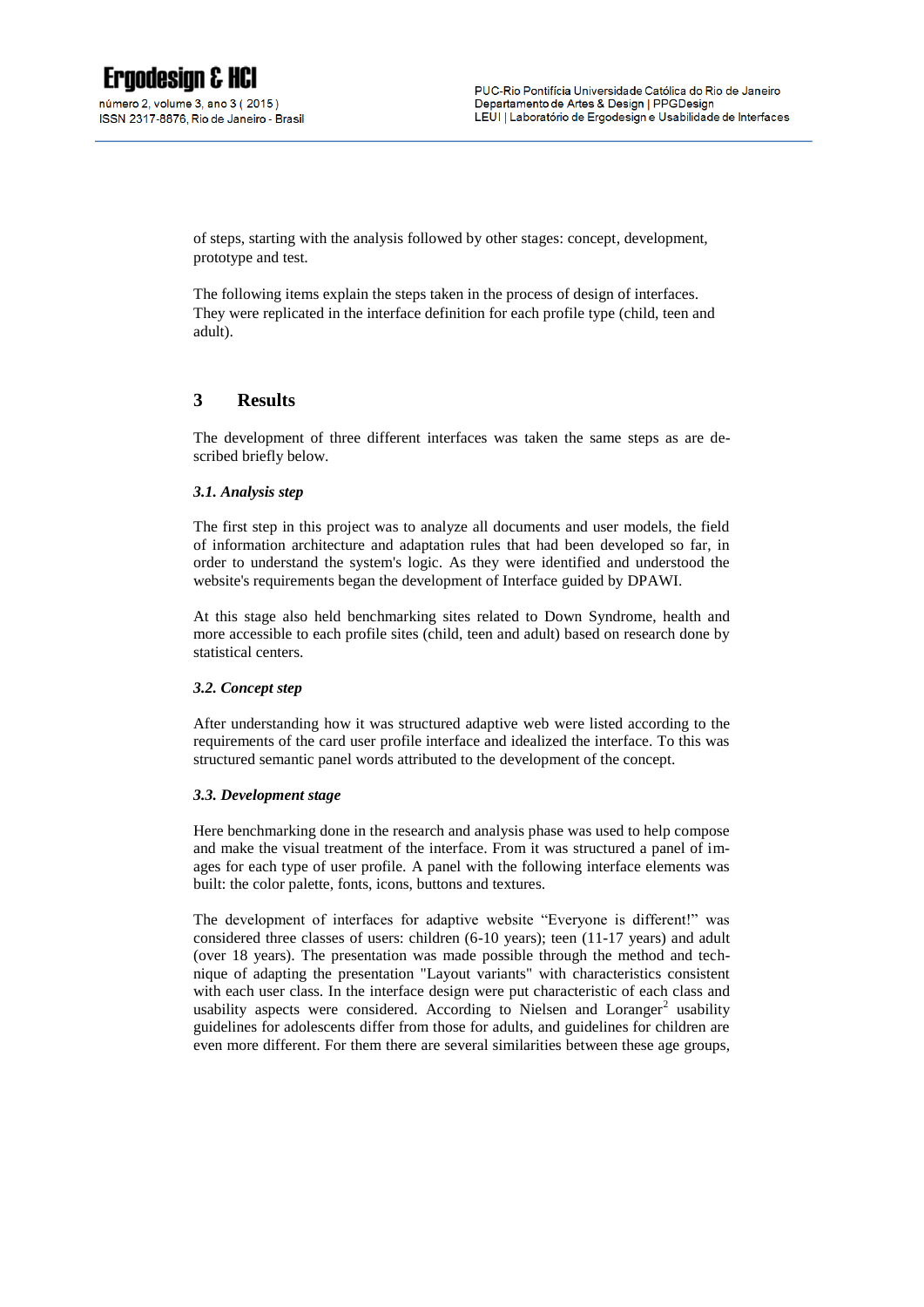but the younger as for the public is recommended conducting user studies separated by age group.

Some experience criteria were established about what is expected for the interfaces, and for that, we considered the interaction design goals, Preece et al.<sup>3</sup>, which are subdivided into usability goals and targets arising from the user experience.

Usability goals for the site will be the same for the three public: easy to understand, effective and efficient use and good utility. As for the user experience goals were adapted to each user's profile:

- Child user experience goals: aesthetically significant, motivating, interesting, fun;
- Young user experience goals: aesthetically appreciable and rewarding;
- Adult user experience goals: aesthetically sensible, pleasant, fruitful and satisfactory.

#### *3.4. Prototype step*

At this stage it happened to prototyping interface from a Web-based programming HTML5, CSS3 and JavaScript. The images were processed and edited to have the smallest possible size for your shipment was fast. The main menu has been implemented as drop-down. The adopted layout was centralized.

#### *3.5. Test step*

It was applied predictive validation guided by heuristics in the developed prototype, in addition, the interface was opened in different browsers to check its operation and consistency.

## **4 Conclusions**

The aim of this project was to develop adaptive/customized interfaces for the website "Everyone is different!". To do this, was used a model of guidelines for Design Process of Adaptive Web Interface (DPAWI) developed by Batista<sup>1</sup>. This process has five stages: analysis, concept, development, prototype and test. One must remember that the process is iterative, in other words, does not end in the test stage, because based on the feedback of the evaluations, the cycle can be repeated as often as necessary.

The first step in the construction was to create the interface wireframe which was the basic structure containing the grid and the layout. It was later made the graphic and interactive visual planning for the three templates, adapting to the specificities of child user profiles, teen and adult, as the scope of adaptive website "Everyone is different!".